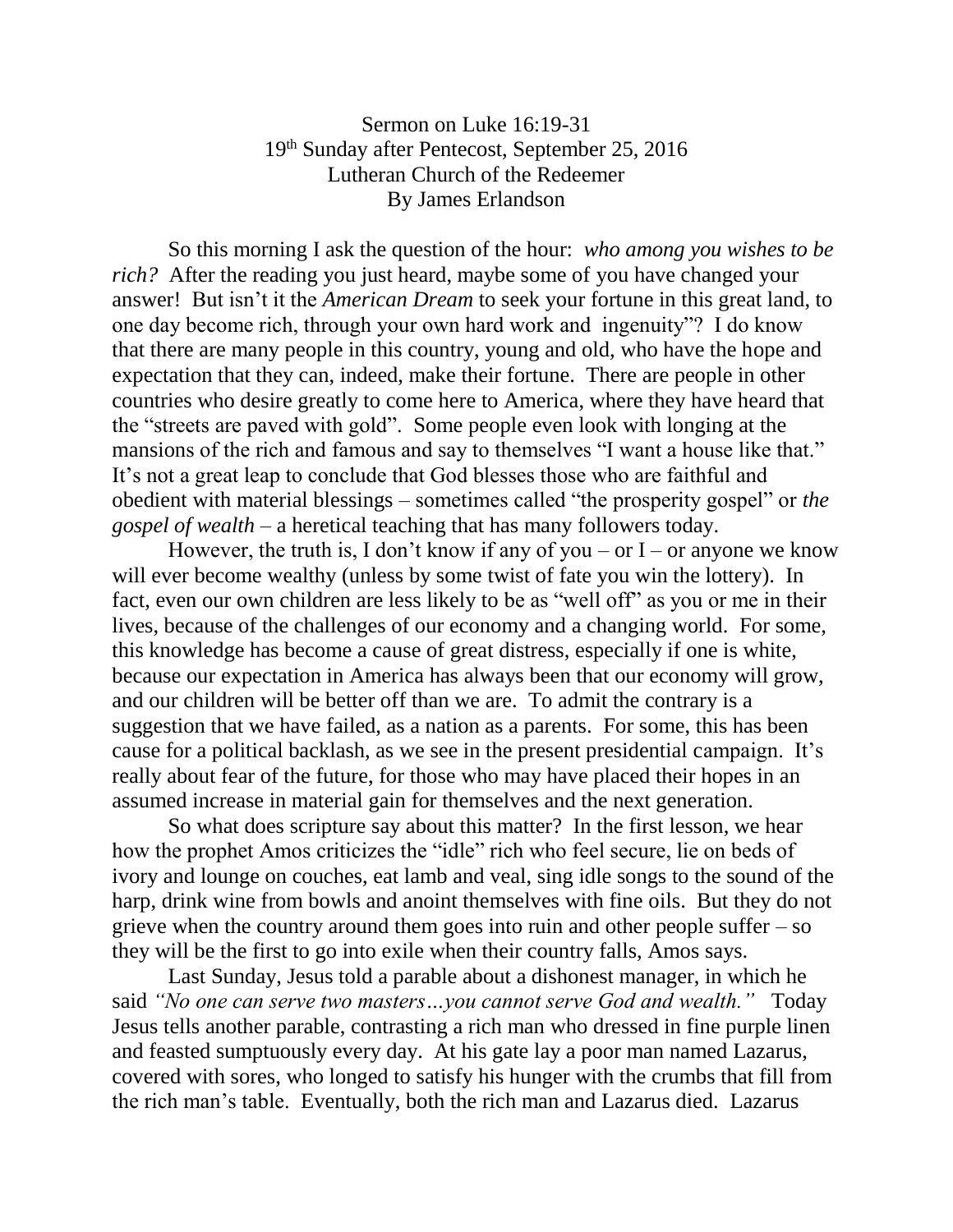went to "heaven", carried up by the angels to be with Father Abraham, and the rich man to Hades, the place of the dead, tormented by the flames. A great chasm was between them, greater than any chasm that had existed between rich and poor on earth, which neither could cross.

This story kind of reminds us of Charles Dickens' famous short story *The Christmas Carol.* Remember Ebenezer Scrooge, and how unmoved he was by the human suffering around him, even poor children like Tiny Tim? But in the visit of the third spirit in his dream, he was shown a gravestone with his name on it. He asked the spirit if this was "what will be, or what might be?" This and the other spirits who visited him in this very vivid dream gave him a warning that his greed and lack of caring about others was not only causing others to suffer and die; it was also killing him and his soul. So this dream was the warning that made Ebenezer Scrooge literally "wake up" and turn his life around. Instead of saying "Bah, humbug" to Christmas and ignoring pleas for charity, Ebenezer Scrooge became known for how he celebrated Christmas well, and for his great generosity to others. Could it be that Charles Dickens may have gotten the idea for his story about Scrooge's conversion from parables and lessons like this one in the Bible that Jesus told? Was this parable about an uncaring rich man and the suffering of poor Lazarus at his gate, and the fate that awaited him when he died, a warning not only for the rich man but for all of us, to notice the suffering of others, to see them and to respond with loving mercy and generosity for those who live in poverty? In the parable it is a matter of life and death, it is a matter of the salvation of the rich man's soul. Perhaps it is a warning to each one of us who seeks to follow Jesus, and obey the commandment to love…..I think that's very likely!

So what does this all mean? Remember, a parable is a story, not historical fact, a story told to make a point. Here it is about the sin of the rich man and the suffering of poor Lazarus, and the great reversal of their respective fortune after they died. It is a warning to all of us to not be selfish with our possessions, to notice the suffering of others, and to use the gifts of God which we have received and share them for the common good. It is supposed to get our attention!

But it is not a blanket condemnation of those who are wealthy. It is no sin to be "rich" – just as it is no sin to be poor! In ancient biblical days, the common belief was that to be rich was a sign of God's blessing for your faithfulness, and to be poor was a sign of condemnation for your sins. Jesus stood this belief on its head, as he ate with tax collectors and sinners, and forgave the sins of those whom the community condemned, reaching out to outcasts. And in this parable, a rich man who lived in luxury was condemned to hell and a poor man at his doorstep went to heaven. Why? How could this be? It was so unexpected, even shocking – a point we miss when we read this today.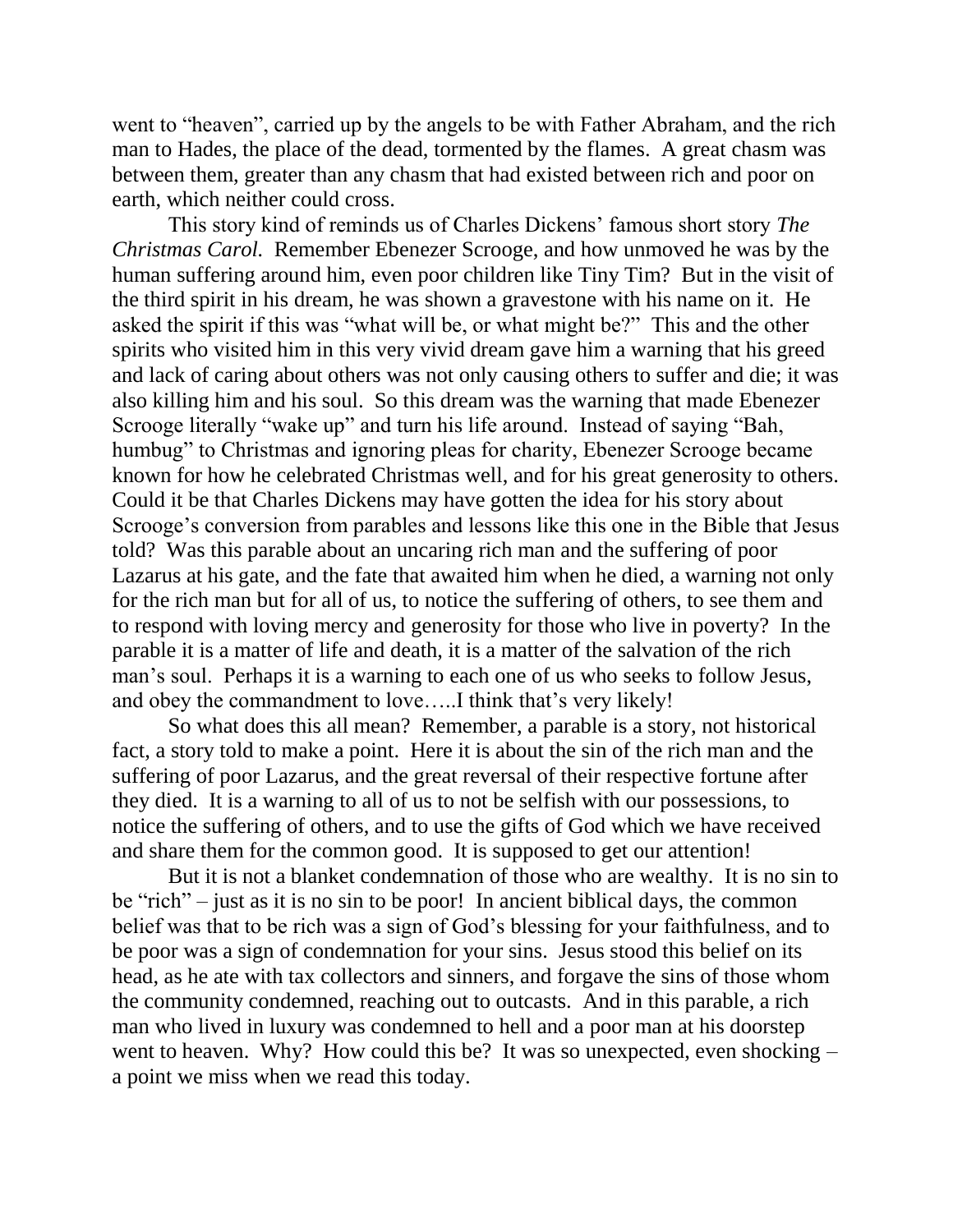So, what was the sin of the rich man, if not for being rich? It seems clear that it was the sin of *not seeing Lazarus* who sat at his very door, and not noticing his hunger and suffering. He ignored his pain, and did nothing for his suffering, while he himself lived in luxury inside his house

Now, is this merely a parable of judgment and condemnation? Where is the grace in this story, Jesus? Is there a "way out" for the rich man, a way for him to receive mercy and forgiveness for his sin of not seeing poor Lazarus, or helping him when he had the ability? In the story, Jesus told how Abraham said that the rich man and his brothers should listen to Moses and the prophets, who told them to be aware and care for the suffering, starving poor. The rich man in Hades told Abraham that if someone from the dead warned his brothers, they would repent. But Abraham said, "If they do not listen to Moses and the prophets, neither will they be convinced if someone rises from the dead!" That is certainly a stern warning for those who are rich and unseeing.

I think the grace in this parable is in the *warning* given to those who are rich, and to you and me, when we do not see the suffering around us, or avert our eyes from their pain.

So who is invisible to you and me? Where is the warning for us? We must all confess that there are individuals – mostly men - who stand at the intersections of freeways – for example, a mere block away at the Dale Street bridge over I-94. They hold up cardboard signs which say *"Anything Helps".* It gets easier for each of us to look away and drive on, the more we get accustomed to their presence. But even more disturbing are the families that live in poverty, especially children, who often are invisible to us and to legislators. Last week I shared the number of 165,000 children who live in poverty in our own state of Minnesota, according to the Children's Defense Fund. Who are they? Where do they live? 40% of African American Children live in poverty today in Minnesota, and 28 % of Native Americans – some in the Twin Cities, many on Minnesota's Indian reservations. There are homeless men and women wandering the streets of St. Paul all year round, many dealing with mental illness, addiction or depression, veterans suffering from post traumatic stress, teens who have run away from home and suffer from abuse, families living out of their cars because they cannot afford a place to live. Sometimes they dare to enter the church to ask for help, but mostly they remain invisible to the people around them. There are also too many human beings who have lost their homes to mortgage foreclosure, lost their jobs to downsizing or the moving of their companies overseas, lack adequate health insurance, are left bankrupt or homeless by pay day loans, or work for minimum wage. They are mostly invisible because they are working multiple jobs. And they surely are invisible to legislators, who ignore their plight and focus on cutting taxes for the already wealthy or building billion dollar stadiums for the NFL and